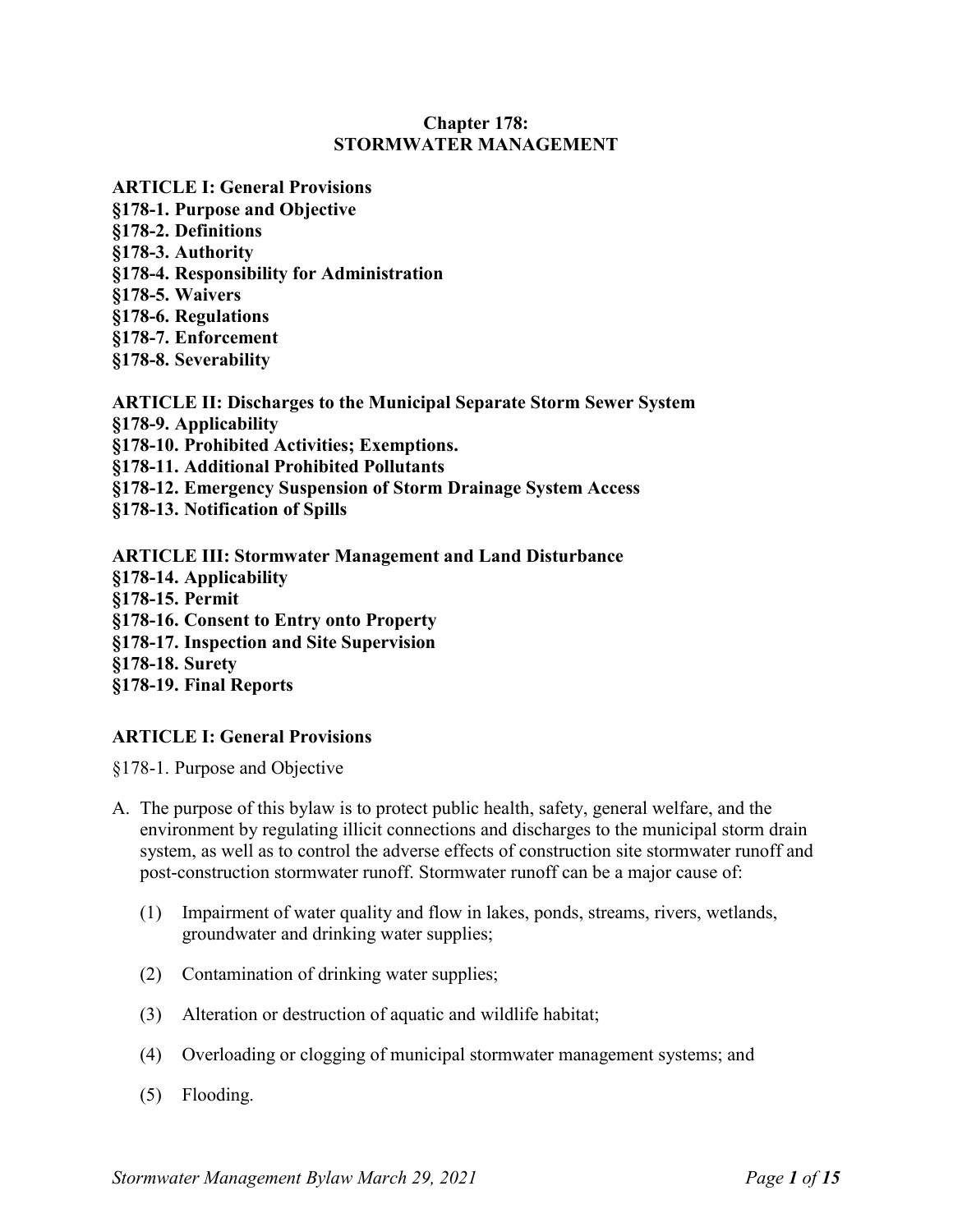- B. The objectives of this bylaw are to:
	- (1) Protect water resources;
	- (2) Comply with state and federal statutes and regulations relating to stormwater discharges including total maximum daily load requirements, and with the General Permit for Stormwater Discharges from Small Municipal Separate Storm Sewer Systems in Massachusetts, issued by the U.S. Environmental Protection Agency and the Massachusetts Department of Environmental Protection ("MS4 Permit");
	- (3) Prevent and reduce pollutants from entering Pepperell's municipal separate storm sewer system (MS4);
	- (4) Prohibit illicit connections and unauthorized discharges to the MS4 and require their removal;
	- (5) Establish minimum construction and post construction stormwater management standards and design criteria for the regulation and control of stormwater runoff quantity and quality;
	- (6) Establish provisions for the long-term responsibility for, and maintenance of, structural stormwater control facilities and nonstructural stormwater best management practices to ensure that they continue to function as designed, and pose no threat to public safety; and
	- (7) Recognize Pepperell's legal authority to ensure compliance with the provisions of this bylaw through inspection, monitoring, and enforcement.

# §178-2. Definitions

Unless a different definition is indicated in other sections of this bylaw, the following definitions and provisions shall apply throughout this bylaw:

ALTERATION OF DRAINAGE CHARACTERISTICS - Any activity on an area of land that changes the water quality, force, direction, timing or location of runoff flowing from the area. Such changes include: change from distributed runoff to confined or discrete discharge; change in the volume of runoff from the area; change in the peak rate of runoff from the area; and change in the recharge to groundwater on the area.

APPLICANT - Any person requesting a Land Disturbance Permit.

AS-BUILT DRAWING - Drawings that completely record and document applicable aspects and features of conditions of a project following construction using Stormwater Management Plans derived from a Land Disturbance Permit.

BEST MANAGEMENT PRACTICES (BMPs) - Schedules of activities, practices (and prohibitions of practices), structures, vegetation, maintenance procedures, and other management practices to prevent or reduce the discharge of pollutants to Waters of the United States. BMPs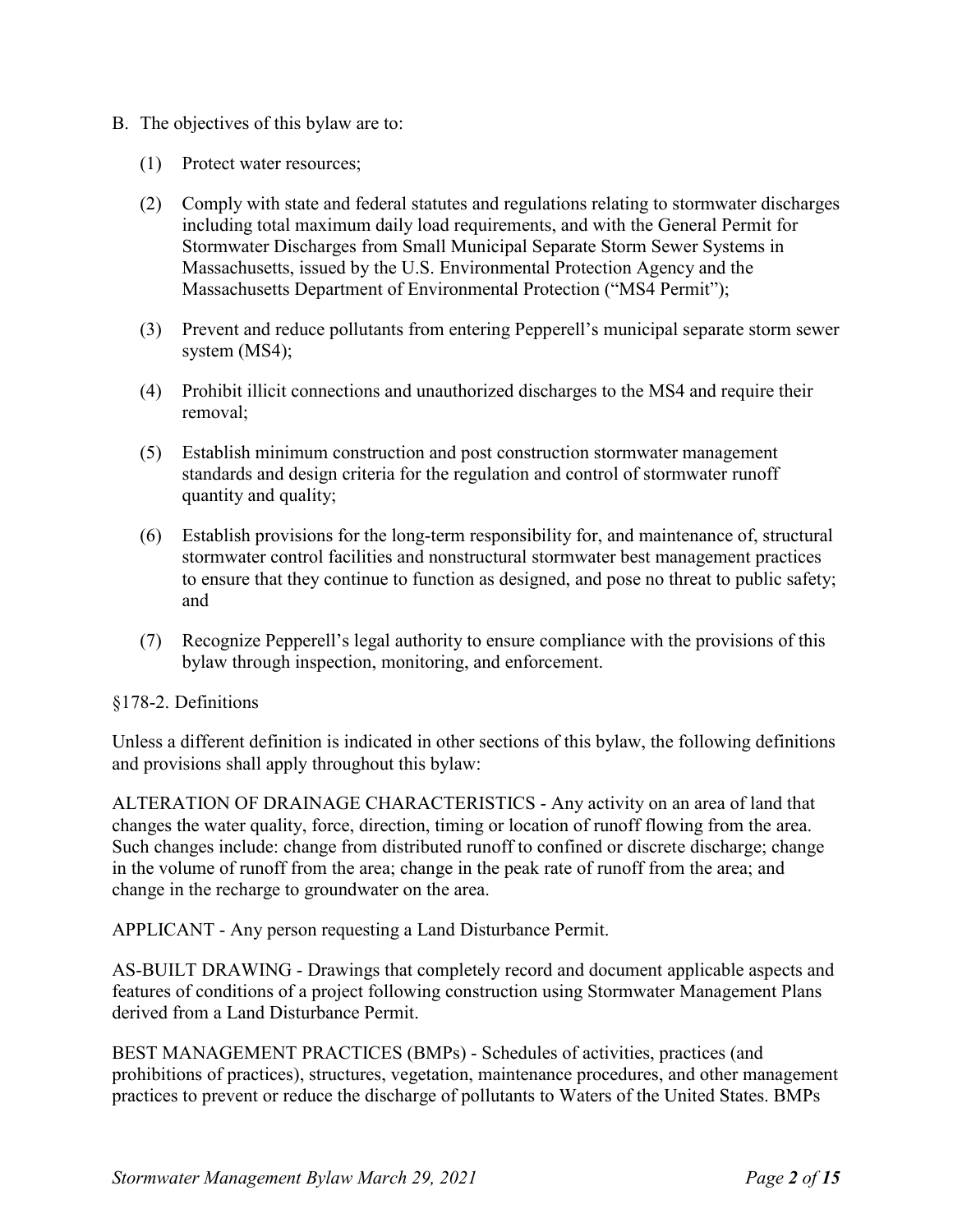also include treatment requirements, operating procedures, and practices to control project site runoff, spillage or leaks, sludge or waste disposal, or drainage from raw material storage.

CERTIFIED PROFESSIONAL IN EROSION AND SEDIMENT CONTROL (CPESC) - A certified specialist in soil erosion and sediment control. This certification program, sponsored by the Soil and Water Conservation Society in cooperation with the American Society of Agronomy, provides the public with evidence of professional qualifications.

CLEAN WATER ACT - The Federal Water Pollution Control Act (33 U.S.C. § 1251 et seq.) as hereafter amended.

CLEARING - Any activity that removes the vegetative surface cover of land.

COMMON PLAN OF DEVELOPMENT - A plan of development for a contiguous area where multiple separate and distinct construction activities may be taking place at different times on different schedules under one plan.

DISCHARGE OF POLLUTANTS - The addition from any source of any pollutant or combination of pollutants into the municipal storm drain system or into the Waters of the United States or the Commonwealth from any source.

EROSION - The wearing away of the land surface by natural or artificial forces such as wind, water, ice, gravity, or vehicle traffic and the subsequent detachment and transportation of soil particles.

EROSION AND SEDIMENTATION CONTROL PLAN - A document containing narrative, drawings and details developed by a qualified professional engineer (PE) or a Certified Professional in Erosion and Sedimentation Control (CPESC), which includes best management practices, or equivalent measures designed to control surface runoff, erosion and sedimentation during pre-construction and construction related land disturbing activities.

GRADING - Changing the level or shape of the ground surface.

GROUNDWATER - Water beneath the surface of the ground.

GRUBBING - The act of clearing land surface by digging up roots and stumps.

HAZARDOUS MATERIAL - Any material which, because of its quantity, concentration, chemical, corrosive, flammable, reactive, toxic, infectious or radioactive characteristics, either separately or in combination with any substance or substances, constitutes a present or potential threat to human health, safety, welfare, or to the environment. Toxic or hazardous materials include any synthetic organic chemical, petroleum product, heavy metal, radioactive or infectious waste, acid and alkali, and any substance defined as "toxic" or "hazardous" under MGL c. 21C and c. 21E, and the regulations at 310 CMR 30.000 and 310 CMR 40.0000.

ILLICIT CONNECTION - A surface or subsurface drain or conveyance which allows an illicit discharge into the municipal storm drain system, including without limitation sewage, process wastewater, or wash water, and any connections from indoor drains, sinks, or toilets, regardless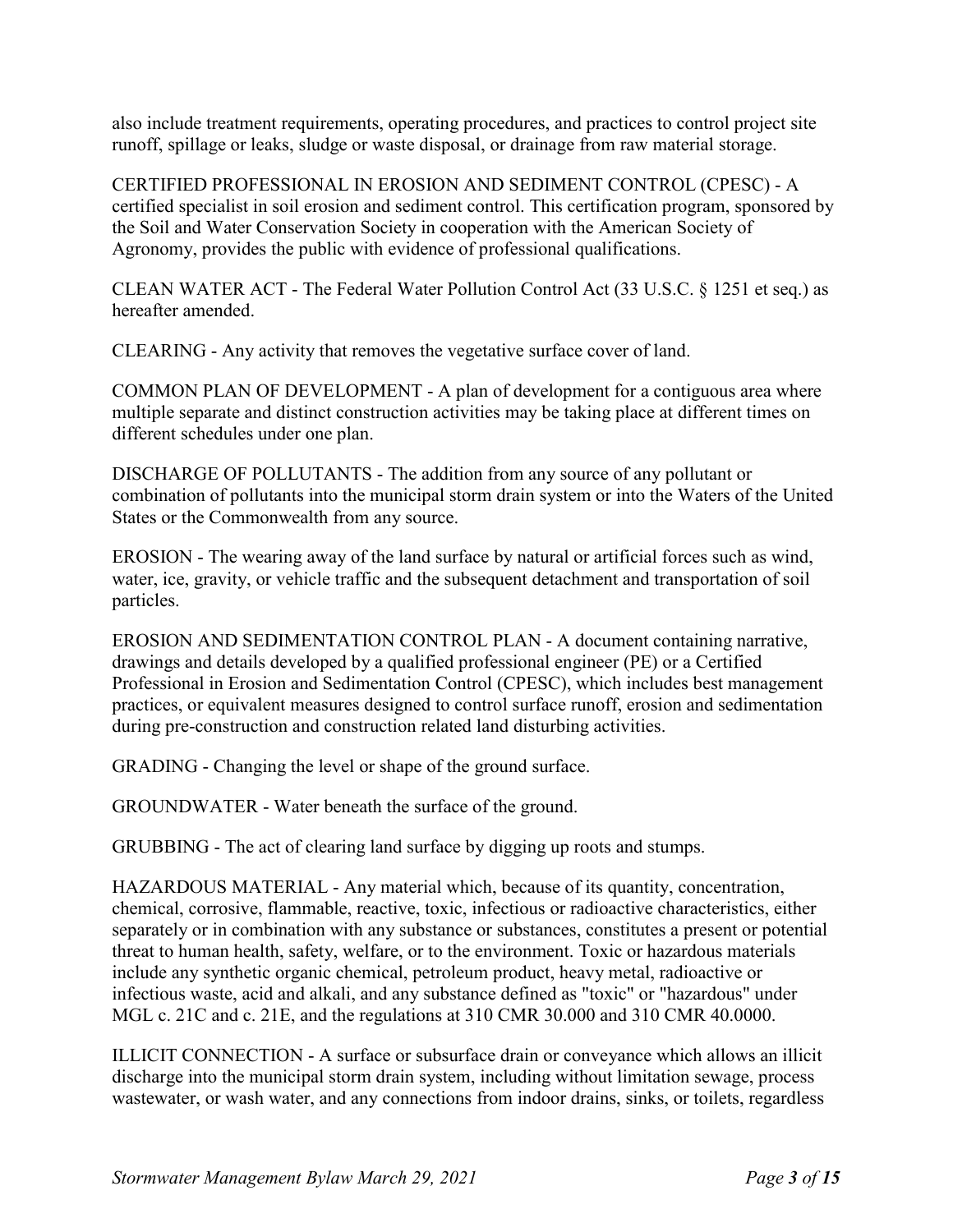of whether said connection was previously allowed, permitted, or approved before the effective date of this bylaw.

ILLICIT DISCHARGE - Direct or indirect discharge to the municipal storm drain system that is not composed entirely of stormwater, except as exempted in Article II, §178-10. The term does not include a discharge in compliance with an NPDES stormwater discharge permit or resulting from fire-fighting activities and other activities exempted pursuant to Article II, §178-10) of this bylaw.

IMPERVIOUS SURFACE - Any surface that prevents or significantly impedes the infiltration of water into the underlying soil. This can include but is not limited to: roads, driveways, parking areas and other areas created using nonporous material, buildings, rooftops, structures, artificial turf and compacted gravel or soil.

INFILTRATION - The act of conveying surface water into the ground, permitting groundwater recharge and the reduction of stormwater runoff from a project site.

LAND DISTURBANCE PERMIT - A permit issued by the Stormwater Authority pursuant to this bylaw prior to commencement of a Land Disturbing Activity.

LAND DISTURBING ACTIVITY - Any activity that causes a change in the position or location of soil, sand, rock, gravel, or similar earth material; results in an increased amount of runoff or pollutants; measurably changes the ability of a ground surface to absorb waters; involves clearing, grading, or excavating, including grubbing; or results in an alteration of drainage characteristics.

LOW IMPACT DEVELOPMENT or LID - Site planning and design strategies that use or mimic natural processes that result in the infiltration, evapotranspiration or use of stormwater in order to protect water quality and associated aquatic habitat. LID employs principles such as preserving and recreating natural landscape features, minimizing effective imperviousness to create functional and aesthetically appealing site drainage that treat stormwater as a resource rather than a waste product. LID practices include but are not limited to bioretention facilities, rain gardens, vegetated rooftops, rain barrels and permeable pavements.

MUNICIPAL SEPARATE STORM SEWER SYSTEM (MS4) or MUNICIPAL STORM DRAIN SYSTEM - The system of conveyances designed or used for collecting or conveying stormwater, including any road with a drainage system, street, gutter, curb, inlet, piped storm drain, pumping facility, retention or detention basin, natural or man-made or altered drainage channel, reservoir, and other drainage structure that together comprise the storm drain system owned or operated by the Town of Pepperell.

NATIONAL POLLUTANT DISCHARGE ELIMINATION SYSTEM (NPDES) STORMWATER DISCHARGE PERMIT - A permit issued by the EPA, or jointly with the Commonwealth, that authorizes the discharge of pollutants to Waters of the United States.

NEW DEVELOPMENT - Any construction activities or land alteration on an area that has not previously been developed to include impervious cover.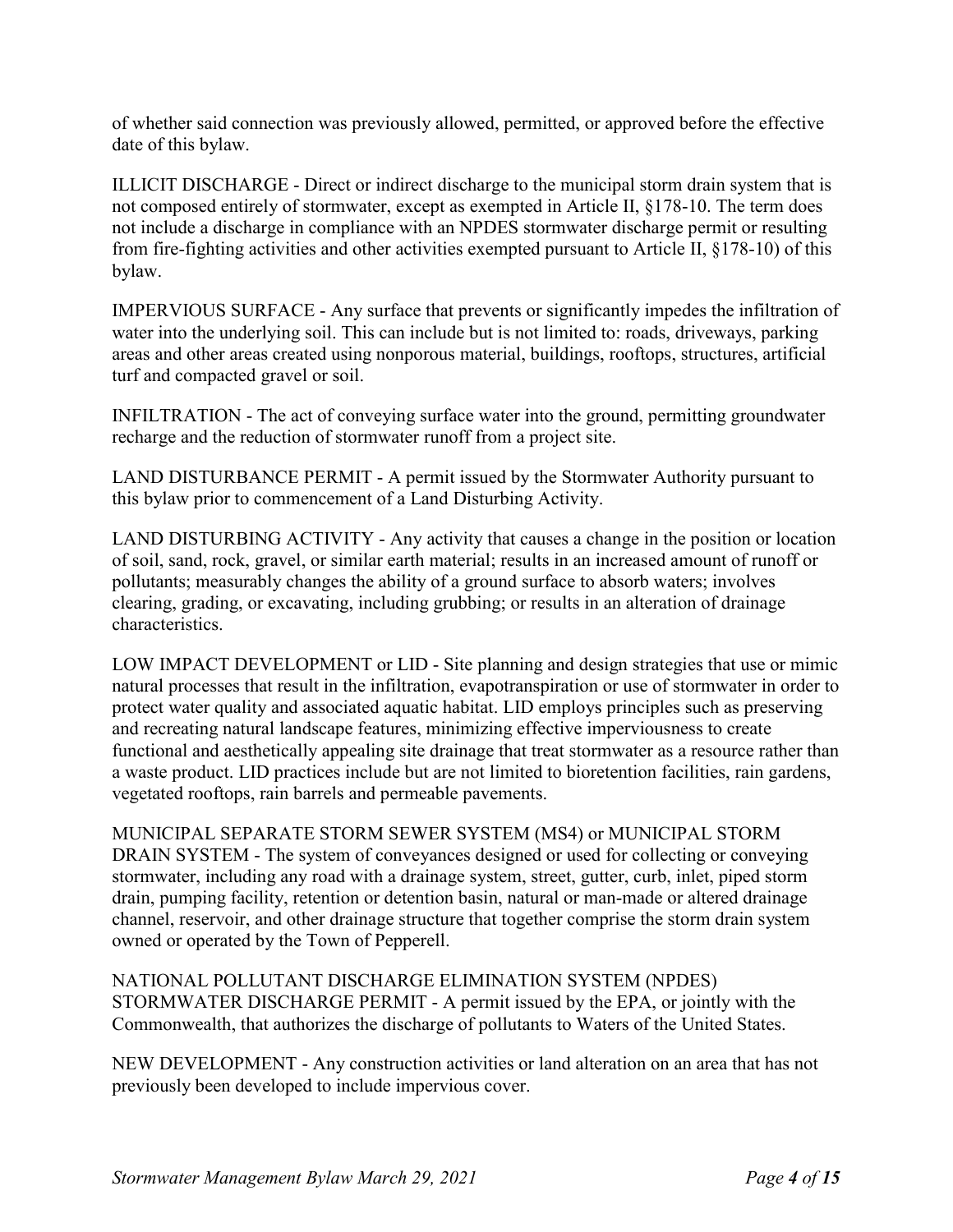NONPOINT SOURCE POLLUTION - Pollution from many diffuse sources caused by rainfall or snowmelt moving over and through the ground. As the runoff moves, it picks up and carries away natural and man-made pollutants finally depositing them into a water resource area.

NON-STORMWATER DISCHARGE - Discharge to the municipal storm drain system not composed entirely of stormwater.

OPERATION AND MAINTENANCE PLAN - A plan setting up the functional, financial and organizational mechanisms for the ongoing operation and maintenance of a stormwater management system to ensure that it continues to function as designed.

OWNER - A person with a legal or equitable interest in property.

PERSON - An individual, partnership, association, firm, company, trust, corporation, agency, authority, department, or political subdivision of the Commonwealth or the Federal government, to the extent permitted by law, and any officer, employee, or agent of such person.

POINT SOURCE - Any discernible, confined, and discrete conveyance, including but not limited to any pipe, ditch, channel, tunnel, conduit, well, discrete fissure, container, rolling stock, concentrated animal feeding operation, landfill leachate collection system, vessel, or other floating craft from which pollutants are or may be discharged.

PRE-CONSTRUCTION - All activity in preparation for construction.

POLLUTANT - Dredged spoil, solid waste, incinerator residue, filter backwash, sewage, garbage, sewage sludge, munitions, chemical wastes, biological materials, heat, wrecked or discarded equipment, rock, sand, cellar dirt, construction wastes and residues including discarded building materials, concrete truck wash out, chemicals, litter, and sanitary wastes and industrial, municipal and agricultural waste discharged into water.

RECHARGE - The process by which groundwater is replenished by precipitation through the percolation of runoff and surface water through the soil.

REDEVELOPMENT - Development, rehabilitation, expansion, demolition, construction, land alteration, or phased projects that disturb the ground surface, including impervious surfaces, on previously developed sites.

RUNOFF - Rainfall, snowmelt, or irrigation water flowing over the ground surface.

SEDIMENT - Mineral or organic soil material that is transported by wind or water, from its origin to another location; the product of erosion processes.

SEDIMENTATION - The process or act of deposition of sediment.

SITE - The location, to its full areal extent, of construction activities, including but not limited to the creation of new impervious cover and improvement of existing impervious cover.

SOIL - Any earth, sand, rock, gravel, or similar material.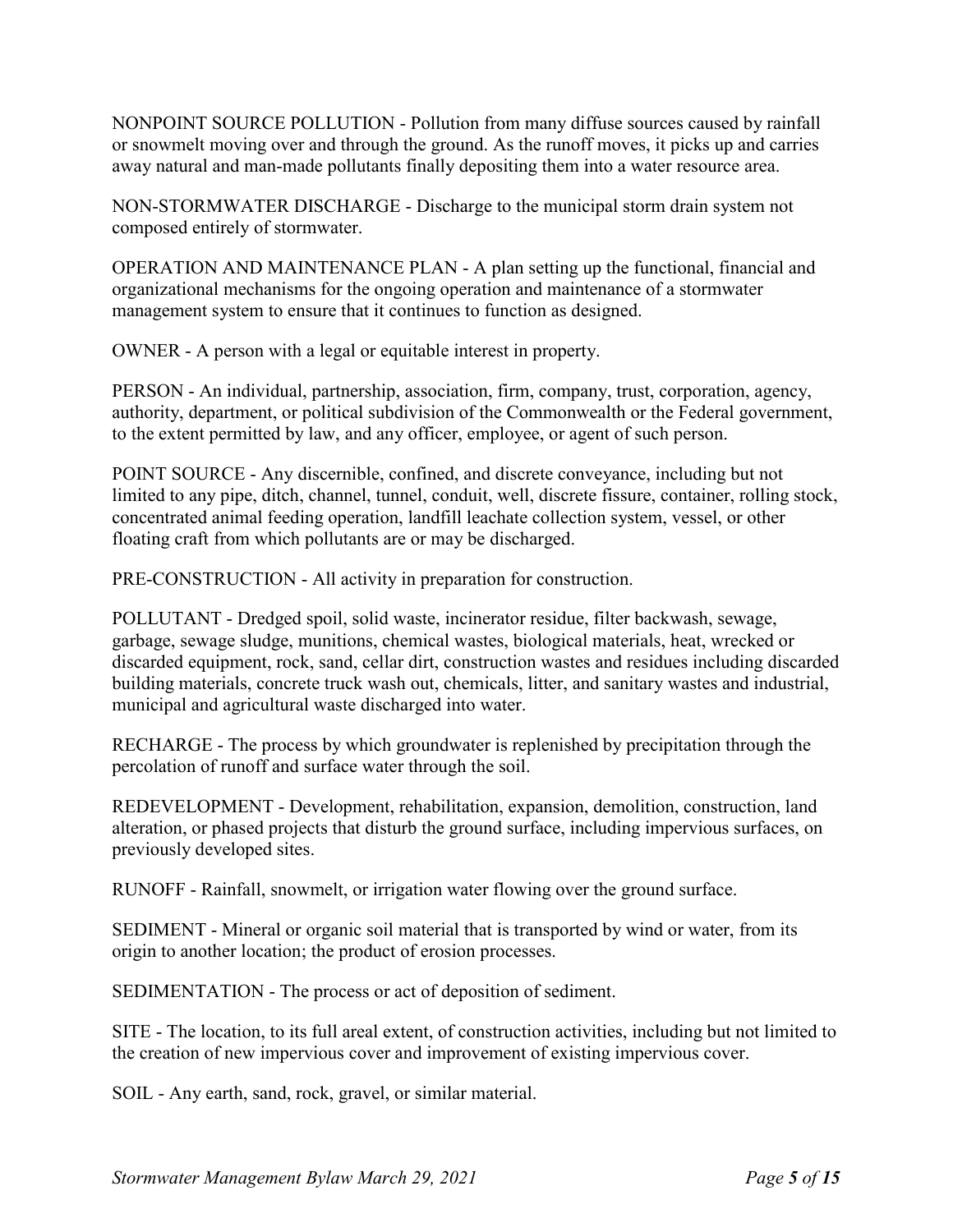STORMWATER - Stormwater runoff, snow melt runoff, and surface runoff and drainage.

STORMWATER AUTHORITY – The Pepperell Planning Board shall administer, implement, and enforce this Bylaw, acting as the Stormwater Authority. Any powers granted to or duties imposed upon the Board, except the power to hear appeals, may be delegated in writing by the Board to employees or authorized agents of the Town. The members of the Stormwater Committee are considered authorized agents of the Board.

STORMWATER COMMITTEE – Committee membership shall be comprised of Town employees involved in oversight of the Town's Stormwater Management Program, including, but not limited to, the Department of Public Works Director, Planning Board Advisor, Conservation Commission Administrator, and Highway Superintendent. Membership may be modified periodically as determined by the Pepperell Town Administrator.

STORMWATER MANAGEMENT PLAN - A document containing narrative, drawings, details and reporting requirements developed by a qualified professional engineer (PE), which describes structural and non-structural best management practices designed to control the discharge of pollutants from impervious surfaces and onsite activities as well as the volume and peak rate of surface runoff from a site on an ongoing basis after construction has been completed.

TOTAL MAXIMUM DAILY LOAD or TMDL - Section 303(d) of the Clean Water Act authorizes the EPA to assist states, territories and authorized tribes in listing impaired waters and developing Total Maximum Daily Loads (TMDLs) for these waterbodies. A TMDL establishes the maximum amount of a pollutant that a waterbody can accept and still meet water quality standards for protecting public health and maintaining the designated beneficial uses of those waters for drinking, swimming, recreation, and fishing. A TMDL includes waste load allocations for point source discharges, load allocations for nonpoint sources and/or natural background, and must include a margin of safety and account for seasonal variations.

WATERCOURSE - A natural or man-made channel through which water flows or a stream of water, including a river, brook or underground stream.

WATERS OF THE COMMONWEALTH - All waters within the jurisdiction of the Commonwealth, including, without limitation, rivers, streams, lakes, ponds, springs, impoundments, estuaries, wetlands, coastal waters, groundwater, and including, to the extent applicable, Waters of the United States as defined under the Federal Clean Water Act as hereafter amended.

## §178-3. Authority

This bylaw is adopted under authority granted by the Home Rule Amendment of the Massachusetts Constitution, the Massachusetts home rule statute, and the regulations under the Federal Clean Water Act including 40 CFR 122.34.

§178-4. Responsibility for Administration

The Stormwater Authority shall administer, implement and enforce this bylaw. Any powers granted to or duties imposed upon the Stormwater Authority may be delegated in writing by the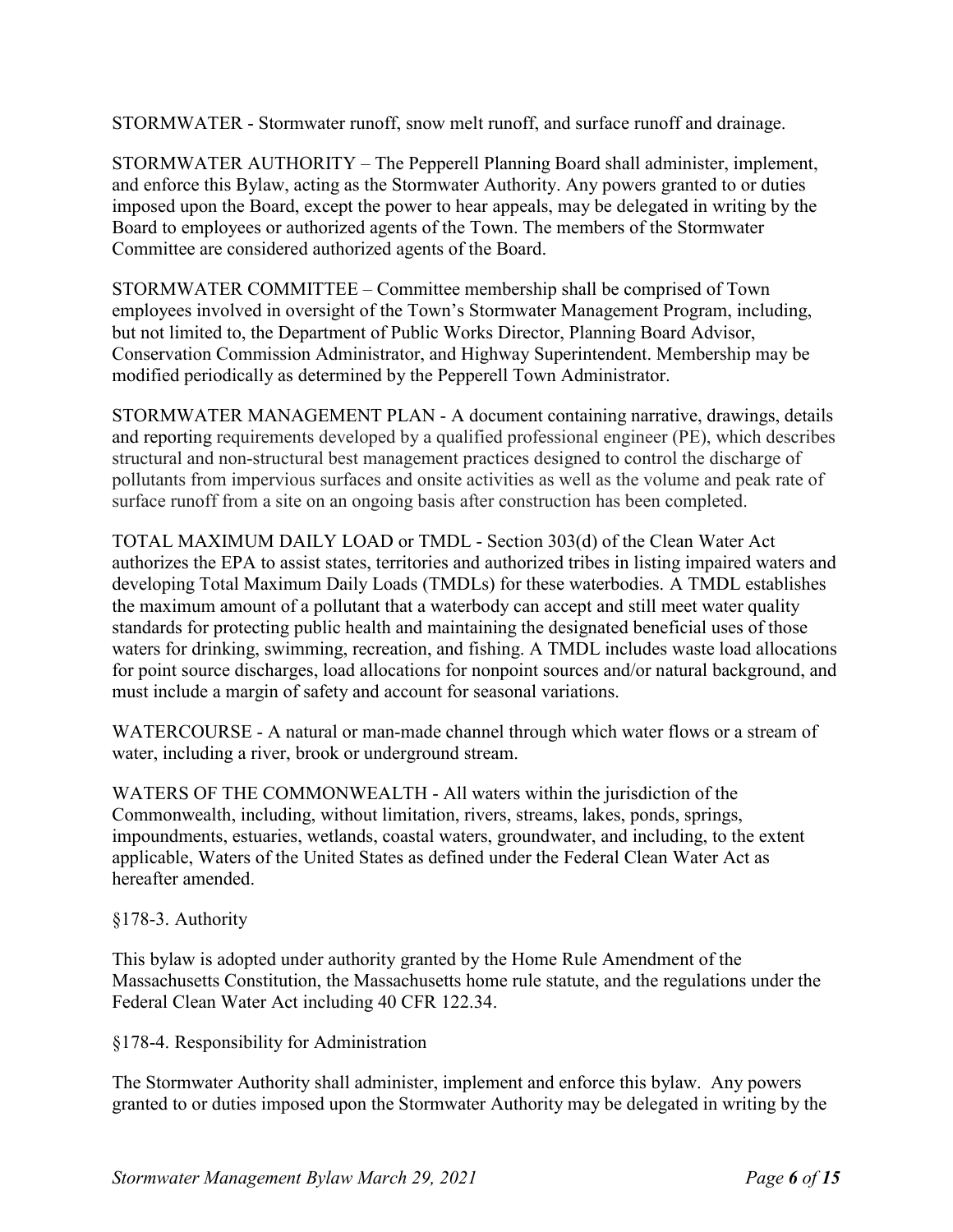Stormwater Authority to employees or authorized agents of the Town.

§178-5. Waivers

- A. The Stormwater Authority or its authorized agent may waive strict compliance with any requirement of this bylaw or the rules and regulations promulgated hereunder, where such action is:
	- (1) Allowed by federal, state and local statutes and/or regulations and the MS4 Permit; and
	- (2) In the public interest; and
	- (3) Not inconsistent with the purpose and intent of this bylaw.
- B. Any person seeking a waiver must submit a written waiver request. Such a request shall be accompanied by an explanation or documentation supporting the waiver request and demonstrating that strict application of the bylaw does not further the purposes or objectives of this bylaw. In addition, the Stormwater Authority shall consider input from the Pepperell Stormwater Committee and may request an opinion from a Planning Board third-party consultant during consideration of the waiver request.
- C. All waiver requests shall require a public hearing.
- D. If, in the opinion of the Stormwater Authority or its authorized agent, additional time or information is required for review of a waiver request, the Stormwater Authority may continue a hearing to a date certain announced at the initial or a subsequent hearing session. In the event the applicant objects to a continuance, or fails to provide requested information, the waiver request shall be denied.

## §178-6. Regulations

- A. The Stormwater Authority may adopt, and may periodically amend, regulations, rules and/or written guidance relating to the terms, conditions, definitions, enforcement, fees, procedures and administration of this Stormwater Management Bylaw by majority vote after conducting a public hearing to receive comments. Such hearing shall be advertised in a newspaper of general local circulation, at least fourteen (14) days prior to the hearing date. Failure of the Stormwater Authority to issue such rules, or regulations, or a legal declaration of their invalidity by a court, shall not act to suspend or invalidate the effect of this bylaw.
- B. Stormwater Management regulations, rules or guidance shall identify requirements for Land Disturbance Permits required by this bylaw and shall be consistent with or more stringent than the relevant requirements of the most recent MS4 Permit.

## §178-7. Enforcement

The Stormwater Authority or its authorized agent shall enforce this bylaw, and any associated regulations, orders, violation notices, and enforcement orders; and may pursue all civil and criminal remedies for such violations.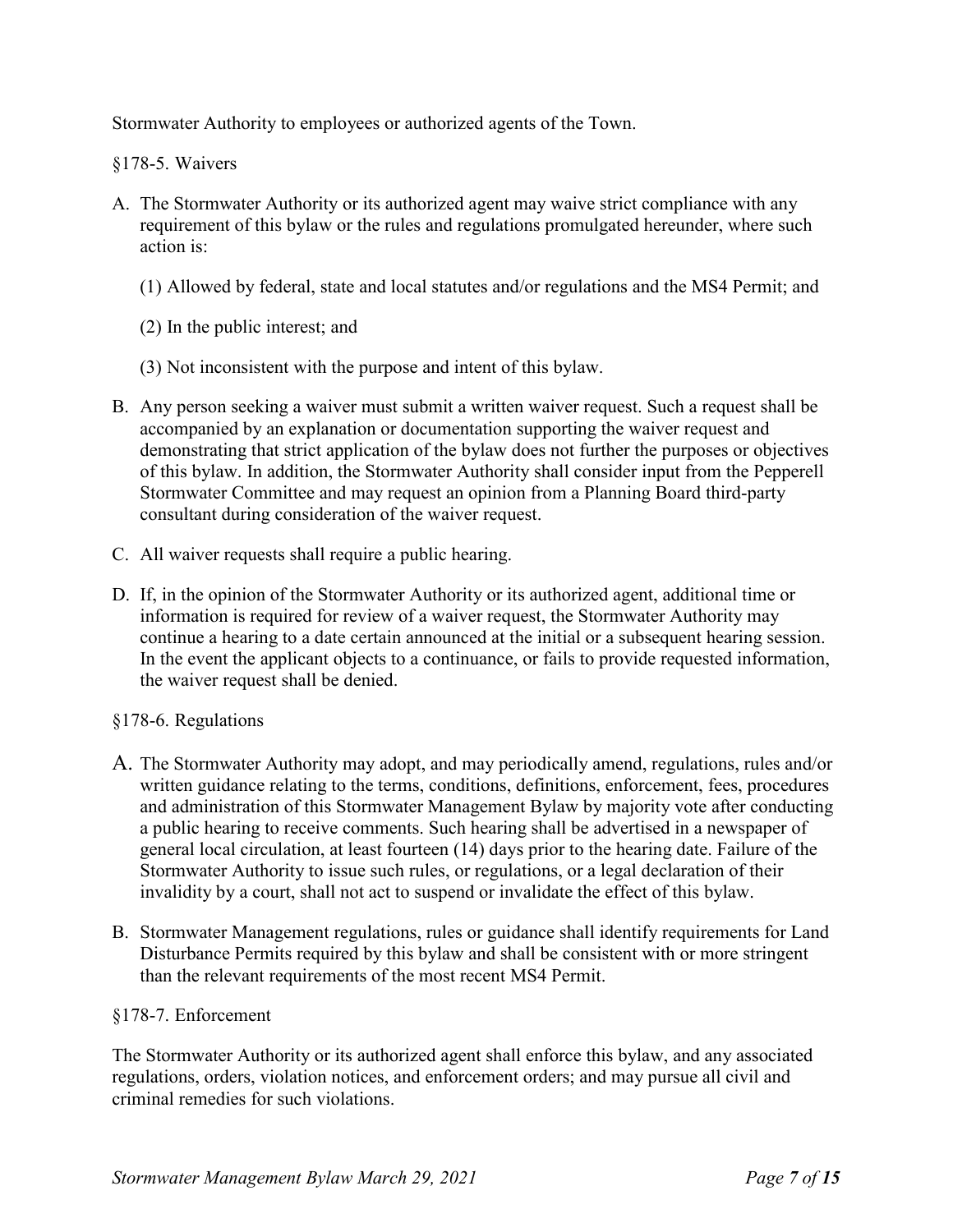- A. Criminal and Civil Relief.
	- (1) Any person who violates the provisions of this bylaw, or any associated regulations, permit, or order issued thereunder, may be subject to criminal penalties and prosecution in a court of competent jurisdiction and/or a fine of not more than \$300 per violation. Each day or part thereof that such violation occurs or continues shall constitute a separate offense.
	- (2) As an alternative to criminal prosecution, the Town may elect to utilize the noncriminal disposition procedure set forth in Massachusetts General Laws Chapter 40, §21D and the Town's Bylaw for Non-Criminal Disposition of Violations of By-Laws, Rules, and Regulations. The designated Enforcement Authority shall be the Stormwater Authority, any member of the Stormwater Committee, and the Building Inspector. The penalty for the 1st violation shall be a warning. The penalty for the 2nd violation shall be \$100. The penalty for the 3rd and subsequent violations shall be \$300. Each day or part thereof that such violation occurs or continues shall constitute a separate offense.
	- (3) The Stormwater Authority may seek injunctive relief in a court of competent jurisdiction restraining the person from activities which would create further violations or compelling the person to perform abatement or remediation of the violation.
- B. Orders.
	- (1) The Stormwater Authority or its authorized agent may issue a written order to enforce the provisions of this bylaw or any associated regulations, which may include:
		- (a) Elimination of illicit connections or discharges to the MS4;
		- (b) Performance of monitoring, analyses, and reporting;
		- (c) Cessation of unlawful discharges, practices, or operations;
		- (d) Implementation of measures to minimize the discharge of pollutants until such time as the illicit connection or discharge shall be eliminated; and
		- (e) Remediation of any adverse impacts of an illicit discharge or connection.
	- (2) The Stormwater Authority or its authorized agent may issue a written order to enforce the provisions of Article III of this bylaw or any associated regulations or permit. Violations which may be the subject of such an order include, without limitation, failure to obtain a Land Disturbance Permit for an activity subject to this bylaw, failure to follow the requirements of a Land Disturbance Permit and the related Erosion and Sedimentation Control Plan, or Operations and Maintenance Plan or any other authorization issued pursuant to this bylaw or regulations issued hereunder. The written order may require the violator to remediate the non-compliance and/or any adverse impact caused by it, including without limitation: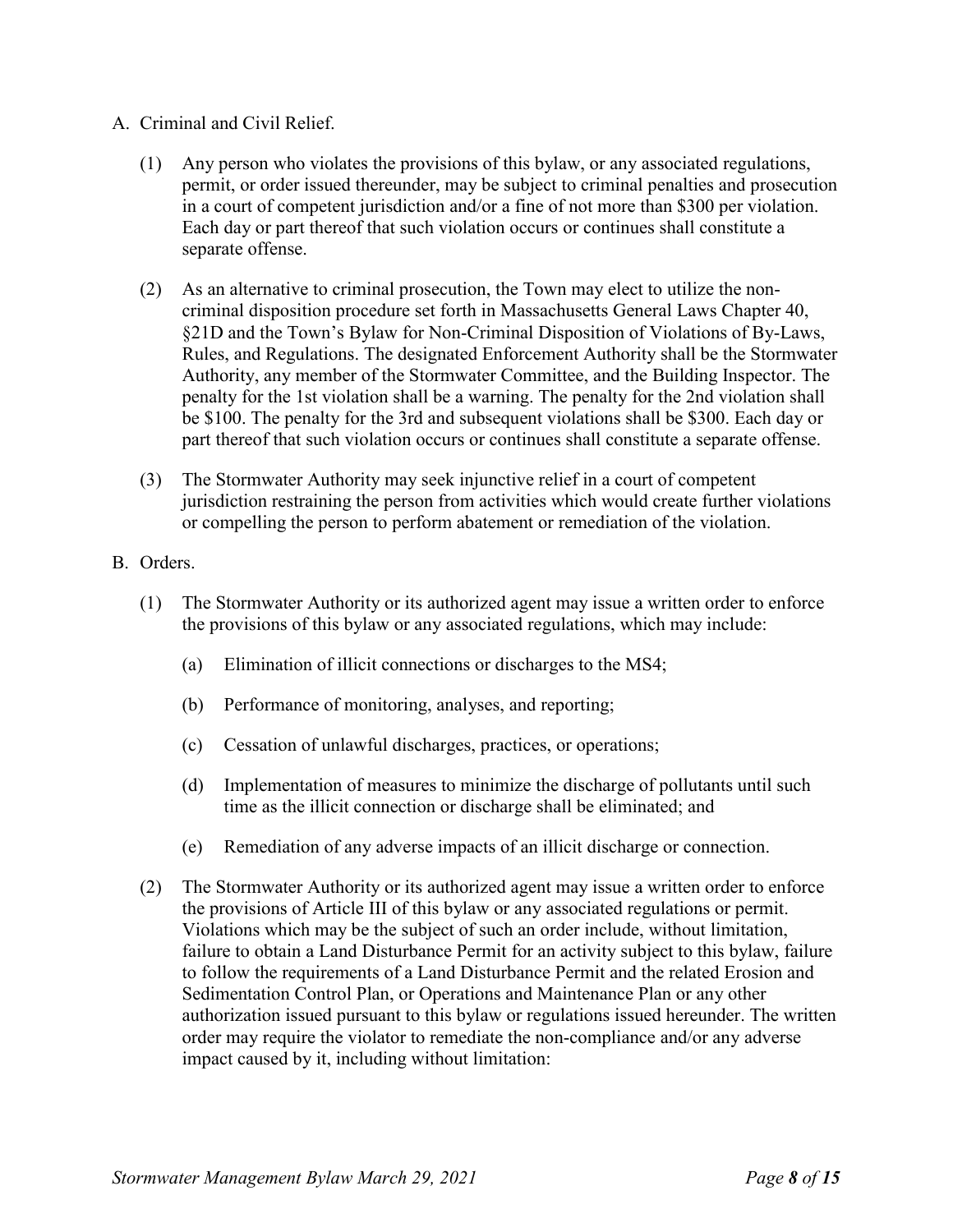- (a) A requirement to cease and desist from the land-disturbing activity until there is compliance with the bylaw and provisions of the Land Disturbance Permit or other authorization;
- (b) Maintenance, installation or performance of additional erosion and sediment control measures;
- (c) Monitoring, analyses, and reporting;
- (d) Remediation of erosion and sedimentation resulting directly or indirectly from the land-disturbing activity;
- (e) Construction, reconstruction, repair or maintenance of stormwater BMPs or any other aspect of the post-construction stormwater management system;
- (f) Remediation of adverse impacts resulting from improper construction or operation of the post-construction stormwater management system; and/or
- (g) A requirement to eliminate discharges, directly or indirectly, into the MS4, a watercourse or into the Waters of the Commonwealth.
- (3) If the Stormwater Authority or its authorized agent determines that abatement or remediation of contamination is required, the order shall set forth a deadline by which such abatement or remediation must be completed. Said order shall further provide that, should the violator or property owner fail to abate or perform remediation within the specified deadline, the Town may, at its option, undertake such work, and expenses thereof shall be charged to the violator.
- (4) Within 30 days after completing all measures necessary to abate the violation or to perform remediation, the violator and the property owner will be notified of the costs incurred by the Town, including administrative costs. The violator or property owner may file a written protest objecting to the amount or basis of costs with the Stormwater Authority within 30 days of receipt of the notification of the costs incurred. If the amount due is not received by the expiration of the time in which to file a protest or within 30 days following a decision of the Stormwater Authority affirming or reducing the costs, or from a final decision of a court of competent jurisdiction affirming or reducing the costs, the costs may constitute a municipal charge for purposes of G.L. c.40, §58, and for which a lien may be imposed on the property for the amount of the unpaid charge, pursuant to G.L. c.40, §58. Interest shall begin to accrue on any unpaid costs at the statutory rate provided in M.G.L. c. 59, § 57 on the 31st day after the costs first become due.
- C. Entry to perform duties under this bylaw. To the extent permitted by local, state or federal law, or if authorized by the owner or other party in control of the property, the Stormwater Authority, its agents, officers, and employees may enter upon privately owned property for the purpose of performing their duties under this bylaw and regulations adopted hereunder and may make or cause to be made such examinations, surveys or sampling as the Stormwater Authority deems reasonably necessary.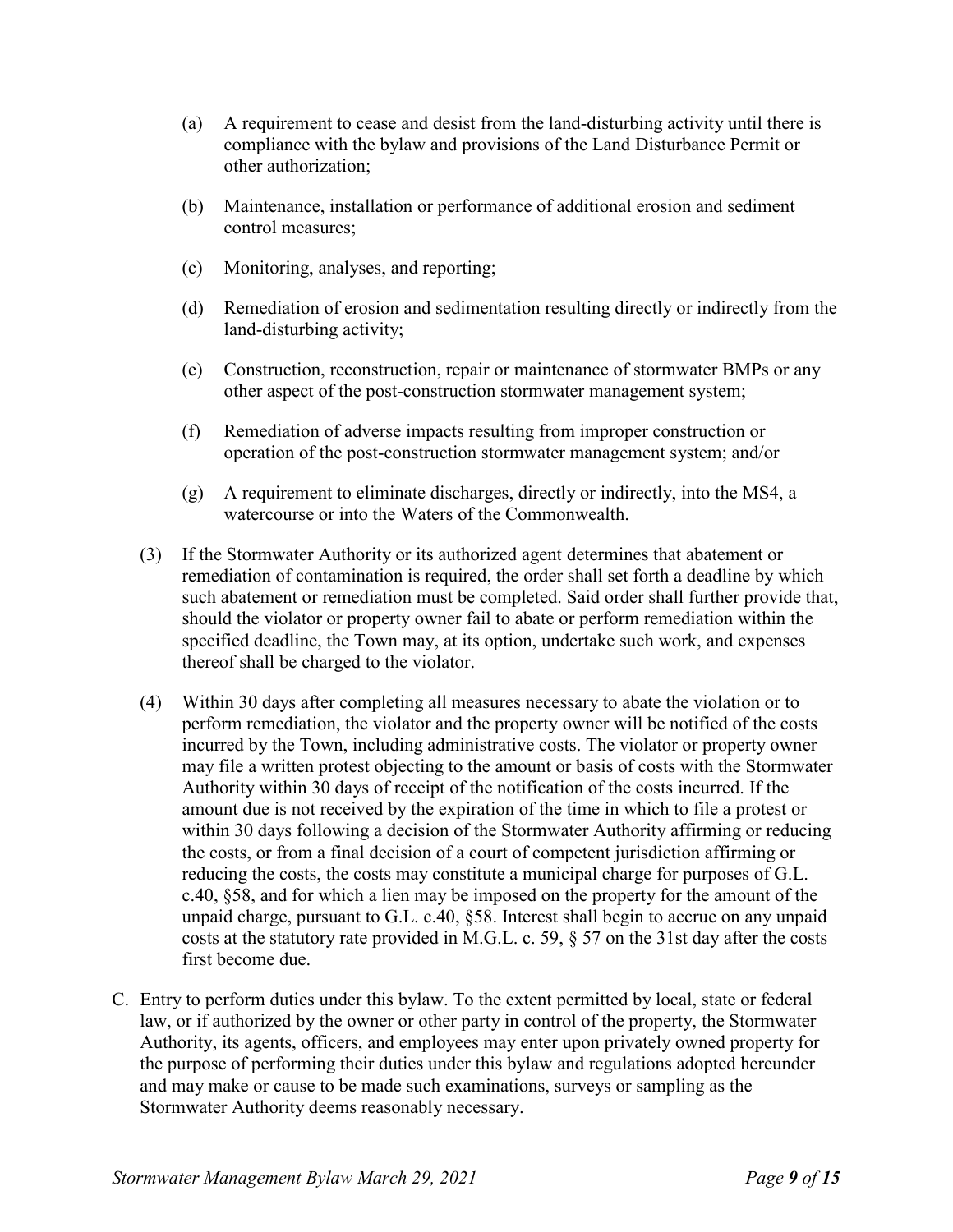- D. Appeals. The decisions or orders of the Stormwater Authority shall be final. Further relief shall be appealed to a court of competent jurisdiction.
- E. Remedies not exclusive. The remedies listed in this section are not exclusive of any other remedies available under any applicable federal, state or local law.

§178-8. Severability

The provisions of this bylaw are hereby declared to be severable. If any provision, paragraph, sentence, or clause of this bylaw or the application thereof to any person, establishment, or circumstances shall be held invalid, such invalidity shall not affect the other provisions or application of this bylaw.

## **ARTICLE II: Discharges to the Municipal Separate Storm Sewer System**

## §178-9. Applicability

Article II of this bylaw shall apply to all direct or indirect discharges to the municipal storm drain system and to any activities that might obstruct the municipal storm drain system.

§178-10. Prohibited Activities; Exemptions.

- A. Illicit discharges. No person shall commence, allow, conduct or continue any illicit discharge to the municipal storm drain system.
- B. Illicit connections. No person shall construct, use, allow, maintain or continue any illicit connection to the municipal storm drain system, regardless of whether the connection was permissible under applicable law, regulation or custom at the time of connection.
- C. Obstruction of municipal storm drain system. No person shall obstruct or interfere with the normal flow of stormwater into or out of the municipal storm drain system without prior approval from the Stormwater Authority.
- D. Exemptions.
	- (1) Discharge or flow resulting from fire-fighting activities, unless the Stormwater Authority determines that such discharge or flow is a significant source of pollutants to Waters of the United States;
	- (2) The following categories of non-stormwater discharges are allowed unless the Stormwater Authority, EPA, or the Massachusetts Department of Environmental Protection (MassDEP) identifies any category or individual discharge of nonstormwater discharge below as a significant contributor of pollutants to the MS4; then that category or individual discharge is not allowed, but rather constitutes an "illicit discharge":
		- (a) Water line flushing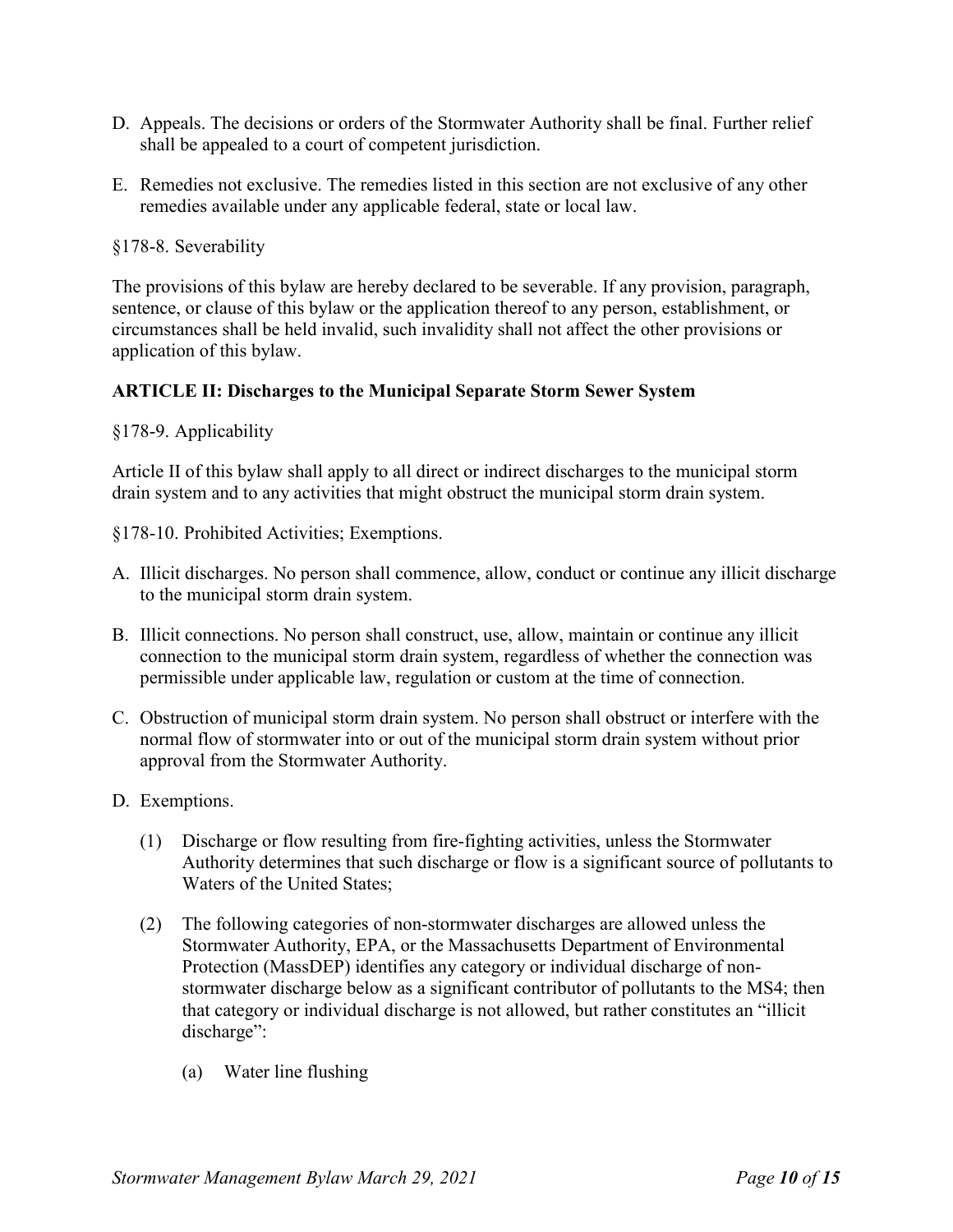- (b) Landscape irrigation
- (c) Diverted stream flows
- (d) Rising groundwater
- (e) Uncontaminated groundwater infiltration (as defined at 40 CFR § 35.2005(20) or successor regulation)
- (f) Discharge from potable water sources
- (g) Foundation drains
- (h) Air conditioning condensation
- (i) Irrigation water, springs
- (j) Lawn watering
- (k) Individual resident car washing
- (l) Flows from riparian habitats and wetlands
- (m) De-chlorinated swimming pool discharges (less than one ppm chlorine) provided the pool is drained in such a way as not to cause a nuisance
- (n) Street wash waters
- (o) Residential building wash waters without detergents
- (p) Direct discharges from pumped groundwater, water from crawl spaces, and footing drains may be allowed with written permission from the Town Engineer based upon confirmation that the discharge is uncontaminated and sufficient capacity exists in the storm drain system.

#### §178-11. Additional Prohibited Pollutants

Pet Waste: Because dog feces are a major component of stormwater pollution, it shall be the duty of each person who owns, possesses, or controls a dog to remove and properly dispose of any feces left by the dog on any public or private property neither owned nor occupied by said person. It is prohibited to dispose of dog feces in any public or private storm drain, catch basin, wetland or water body or on any paved or impervious surface. However, this provision shall not be applicable to a person using a helping or service dog or other helping animal registered as such. Persons walking dogs must carry with them a device designed to properly dispose of dog feces including, but not limited to, a bag or "pooper scooper."

§178-12. Emergency Suspension of Storm Drainage System Access

The Stormwater Authority or its authorized agent may suspend municipal storm drain system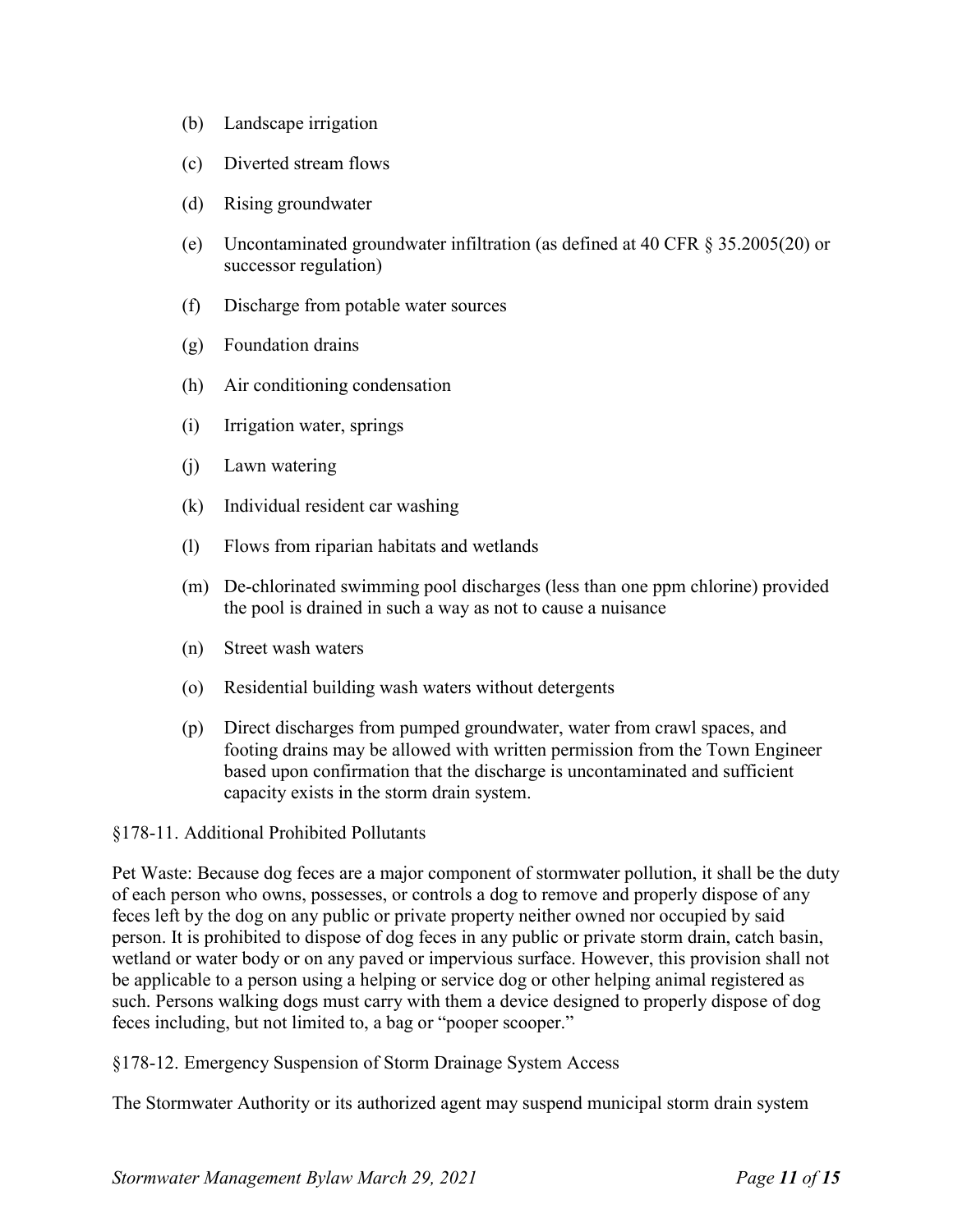access to any person or property without prior written notice when such suspension is necessary to stop an actual or threatened discharge of pollutants that presents imminent risk of harm to the public health, safety, welfare or the environment. In the event any person fails to comply with an emergency suspension order, the Stormwater Authority may take all reasonable steps to prevent or minimize harm to the public health, safety, welfare or the environment.

## §178-13. Notification of Spills

Notwithstanding other requirements of local, state or federal law, as soon as a person responsible for a facility or operation, or responsible for emergency response for a facility or operation, has information of or suspects a release of materials at that facility or operation resulting in or which may result in discharge of pollutants to the municipal storm drain system, the person shall take all necessary steps to ensure containment and cleanup of the release. In the event of a release of oil or hazardous materials, the person shall immediately notify the municipal fire and police departments and MassDEP as required by law. In the event of a release of nonhazardous material, the reporting person shall notify the Stormwater Authority and any authorized enforcement agency for the applicable pollutant(s) no later than the next business day. The reporting person shall provide to the Stormwater Authority written confirmation of all telephone, facsimile, electronic mail or in-person notifications within three business days thereafter. If the discharge of prohibited materials is from a commercial or industrial facility, the facility owner or operator of the facility shall retain on site a written record of the discharge and the actions taken to address it and prevent its recurrence. Such records shall be retained for at least three years.

# **ARTICLE III: Stormwater Management and Land Disturbance**

## §178-14. Applicability

- A. A Land Disturbance Permit is required for all construction activity or land disturbance that individually or as part of a Common Plan of Development results in land disturbance of one acre (43,560 square feet) or more.
- B. The following activities are exempt from the provisions of Article III:
	- (1) Maintenance of existing landscaping, gardens or lawn areas associated with a singlefamily dwelling conducted in such a way as not to cause a nuisance;
	- (2) Construction of fencing that will not substantially alter existing terrain or drainage patterns;
	- (3) Construction of utilities other than drainage (gas, water, electric, telephone, etc.) which will not alter terrain or drainage patterns or result in discharge of sediment or other pollutants to the MS4 or, directly or indirectly, to a Watercourse or Waters of the Commonwealth;
	- (4) Normal maintenance and improvement of land in agricultural or aquacultural use, as defined by the Massachusetts Wetlands Protection Act regulation at 310 CMR 10.04.
	- (5) Redevelopment activities that are exclusively limited to maintenance and improvement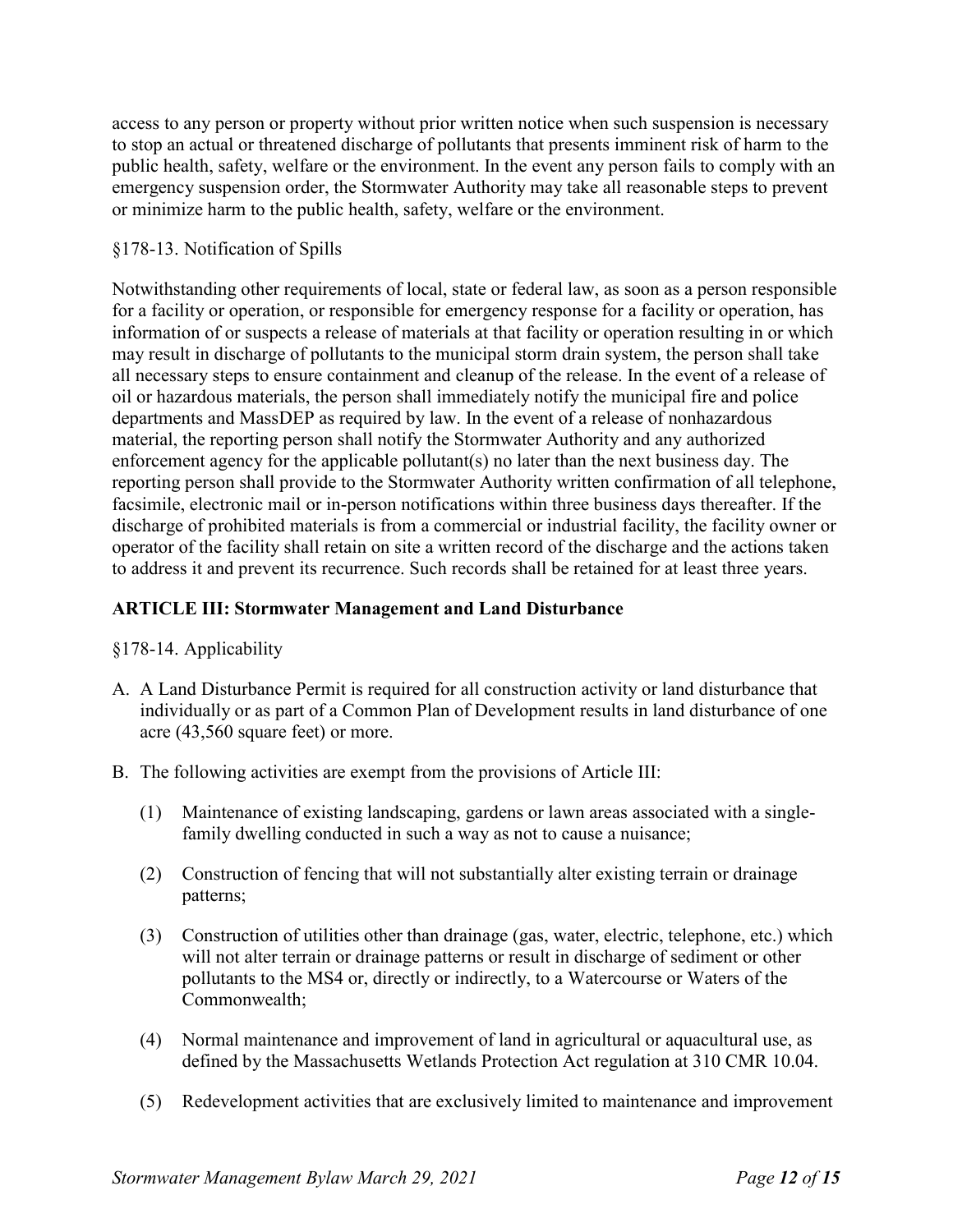of existing public roadways (including widening less than a single lane, adding shoulders, correcting substandard intersections, improving existing drainage systems, and repaving projects) and that will improve existing conditions unless infeasible. Construction may not commence until issuance of EPA's approval of the NPDES Construction General Permit Notice of Intent and the final Stormwater Pollution Prevention Plan is posted at the site (if applicable), and best management practices are in place in accordance with the Massachusetts Stormwater Management Standard 8 related to construction related impacts. Roadway widening or improvements that increase the amount of impervious area on the redevelopment site by greater than or equal to a single lane width shall not be exempt.

C. Any person that fails to follow the requirements of a Land Disturbance Permit and the related Erosion and Sedimentation Control Plan, and Operations and Maintenance Plan, shall be in violation of this bylaw.

## §178-15. Permit

- A. A Land Disturbance Permit must be obtained prior to the commencement of any construction activity or land disturbance for which such a permit is required. An applicant seeking a permit shall file an appropriate application with the Stormwater Authority in a form and containing information as specified in this bylaw and in regulations adopted by the Stormwater Authority.
- B. Each application must be accompanied by the appropriate application fee as established by the Stormwater Authority. Applicants shall pay the application fee before the review process commences. The Stormwater Authority is authorized to retain a Registered Professional Engineer (PE) or other professional consultant to advise the Stormwater Authority on any or all aspects of the application and/or the project's compliance with conditions of a Permit. The Stormwater Authority may require the applicant to pay reasonable costs to be incurred by the Stormwater Authority for the employment of outside consultants pursuant to Stormwater Authority regulations adopted as authorized by G.L. c. 44, § 53G.
- C. Required submittals to obtain a Land Disturbance Permit shall include (without limitation) an Erosion and Sedimentation Control Plan, a Stormwater Management Plan, and an Operation and Maintenance Plan. To obtain a Land Disturbance Permit, the applicant must show that site design, construction site stormwater runoff control and post-construction stormwater management will meet the standards set by the Stormwater Authority under this bylaw, in its regulations, rules and/or guidance, which shall be at least as stringent as the relevant requirements of the MS4 Permit and may also address relevant environmental considerations including (without limitation) protection of aquifers and sensitive water bodies, climate resilience, and prevention of flooding.
- D. The Land Disturbance Permit shall include measures to ensure adequate long-term operation and maintenance of stormwater management design features and BMPs. The Stormwater Authority may impose requirements including (without limitation) the following:
	- (1) A requirement that funds for future operation and maintenance be set aside in a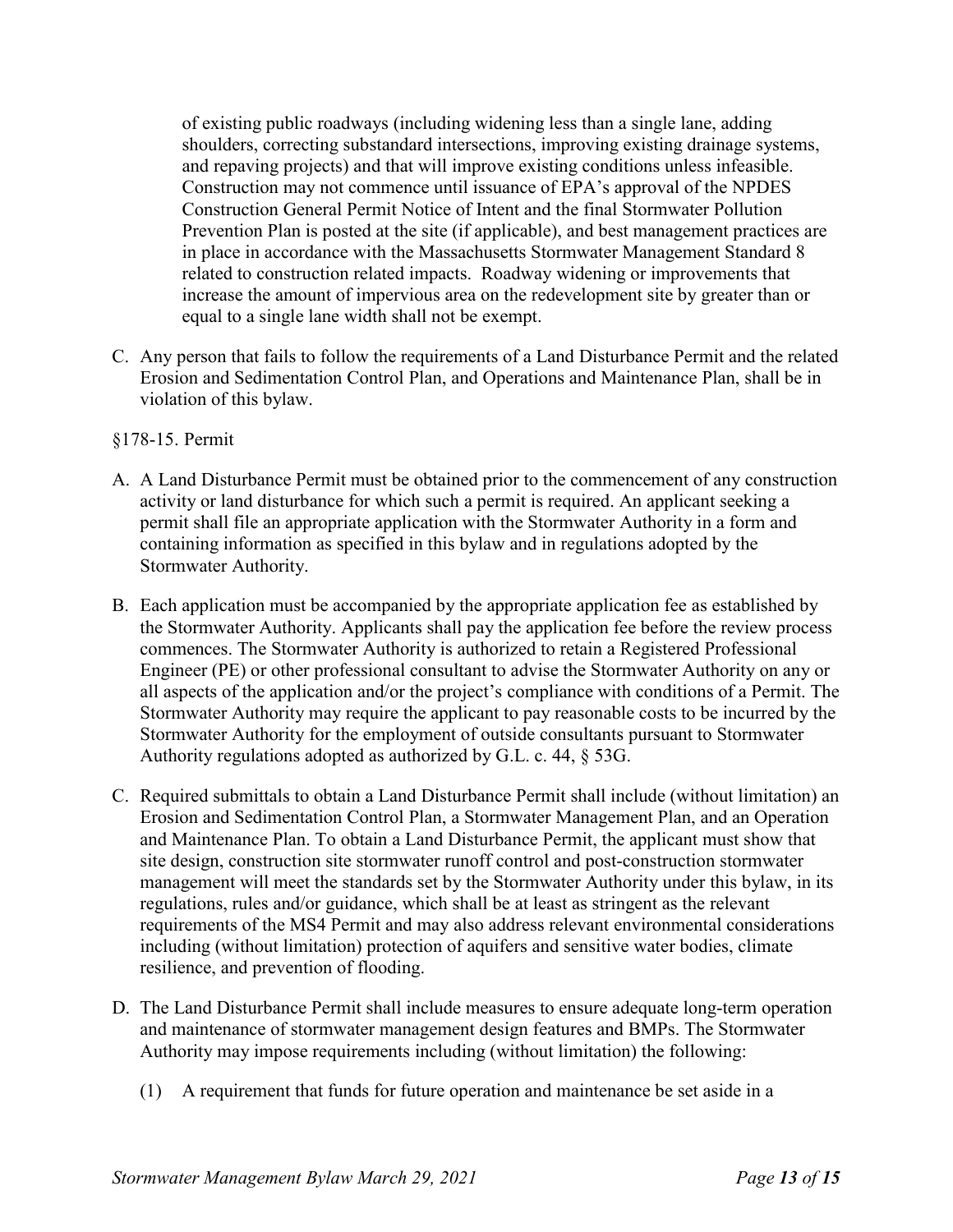dedicated fund or escrow account;

- (2) A permanent permit condition requiring compliance with an Operation and Maintenance Plan;
- (3) A permanent permit condition requiring that the property owner submit an annual report or certification regarding operation and maintenance;
- (4) A requirement to record the Operation and Maintenance Plan (or notice thereof);
- (5) A requirement that a legal instrument be put in place establishing responsibility for operation and maintenance of a stormwater BMP serving more than one lot; and
- (6) A requirement that an easement be recorded allowing the Town to access the property to remedy any operational failure or maintenance problem.
- E. The Stormwater Authority shall hold a public hearing for the application, which may be combined with the hearing for any other permit or approval for the same project that is within the jurisdiction of the Stormwater Authority, as more specifically defined as part of the regulations promulgated as part of this bylaw.
- F. The Stormwater Authority may take any of the following actions as a result of an application for a Land Disturbance Permit as more specifically defined as part of the regulations promulgated as part of this bylaw: Approval, Approval with Conditions, Disapproval, or Disapproval without Prejudice.

§178-16. Consent to Entry onto Property

By signing the permit application, an applicant consents to the entry of members of the Stormwater Authority or its authorized agent in or on the site while the application is under review to verify the information in the application, and at any time after a Permit is issued to inspect for compliance with Permit conditions.

§178-17. Inspection and Site Supervision

The Stormwater Authority or its designated agent shall make inspections to verify and document compliance with the Land Disturbance Permit.

## §178-18. Surety

The Stormwater Authority may require the applicant post, before the start of land disturbance or construction activity, a surety bond, cash, or other acceptable security. The form of the security shall be approved by the Stormwater Authority and be in an amount deemed sufficient by the Stormwater Authority to ensure that the work will be completed in accordance with the Permit. If the project is phased, the Stormwater Authority may release part of the security as each phase is completed in compliance with the Permit. If the permittee defaults on any obligations imposed by the Land Disturbance Permit, the Stormwater Authority may (after notification of the permittee) inform the holder of the security (and the Town Treasurer if the Treasurer is not